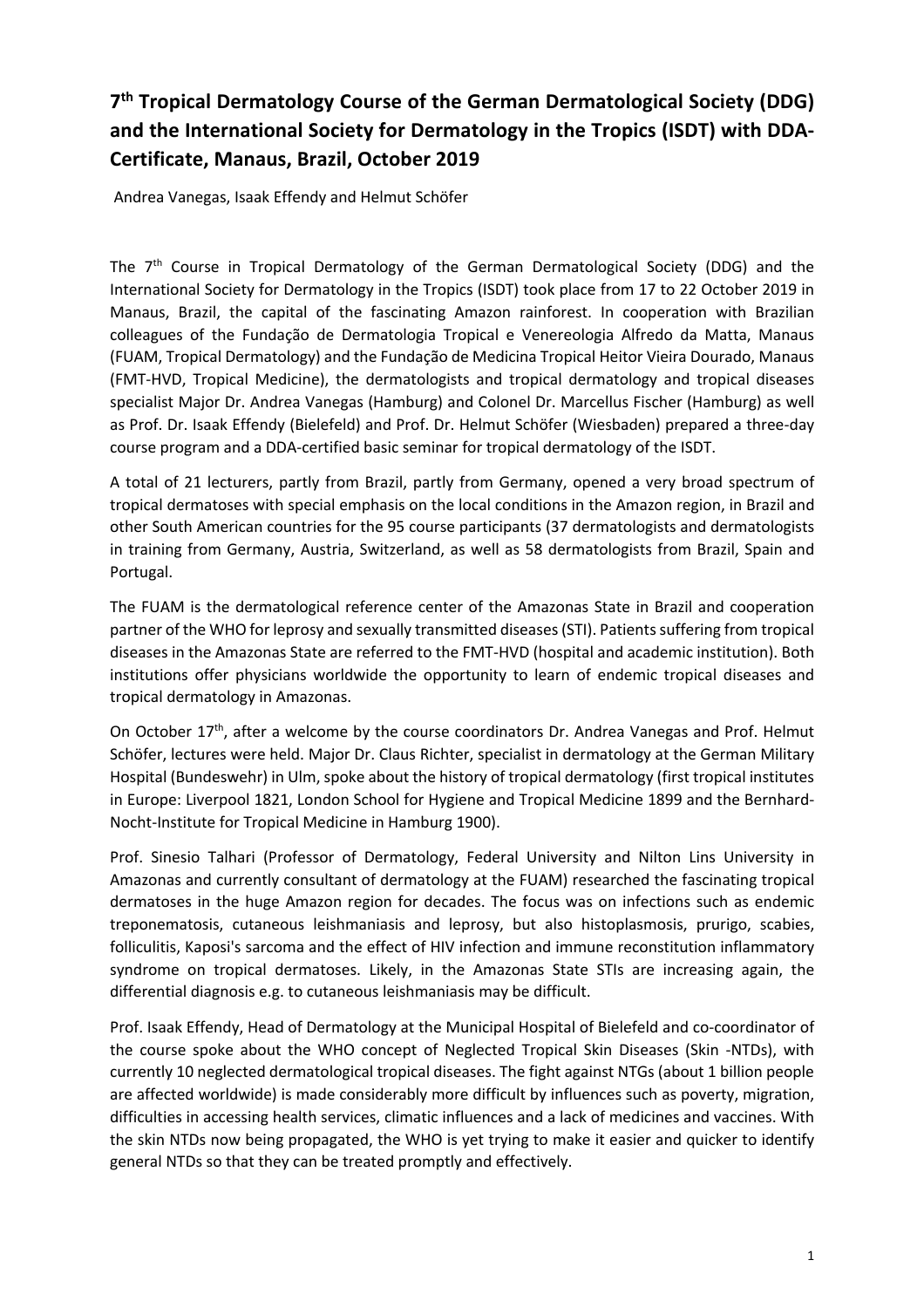Worldwide there are about 0.7-1.2 million new cases of cutaneous leishmaniasis every year. With the migration of people from endemic regions in the Middle East, but also from North Africa, which has been continuing for years, the number of patients with "Old World leishmaniasis" in European dermatological practices and clinics has increased considerably. Assistant Professor Dr. Sibylle Schliemann, specialist for dermatology from the University of Jena, reported on the most frequent *Leishmania species* diagnosed here such as L. major (from Syria and Afghanistan) and *L. infantum* (from Mallorca, Spain) but also on a cutaneous leishmaniasis outbreak in the Ethiopian highlands, the importance of preventive measures and the difficulty of treating complex lesions.

Interesting oncological questions were the focus of the lecture of Prof. Michael Tronnier, chief physician of the department of dermatology of the Helios Clinic in Hildesheim. Hisfocus was on clinicalhistopathological relation of paraneoplastic skin diseases and cutaneous side effects of new system therapies in dermato-oncology. Prof. Tronnier spoke among others about diagnoses such as the erythema gyratum repens, the acanthosis nigricans maligna and the erythema necrolyticum migrans as well as about papules, keratoses, itching and vitiligo in connection with malignancies and their system therapies.

In the mycological laboratory of the FMT-HVD, Dr. Katia Cruz, public health specialist and mycologist, examines smear and tissue material from about 2000 patients with mycoses per year. Of the total of 10,000 samples sent to the fungal laboratory, 50% come from skin and nails. Her current focus is the investigation of fungal diseases in HIV-patients, especially infections caused by Dermatophytes and *Cryptococcus spp*.. The most common pathogens are *Candida spp., Malassezia spp*., various Dermatophytes and *Cryptococcus sp*., but also the causative agents of chromomycoses, histoplasmosis and lobomycosis.

The causative agent of cutaneous leishmaniasis in Brazil is mainly *L. braziliensis*. Dr. Paulo Machado from Salvador, Bahia State, works there in the field of immunodermatology and heads the Department of Immunology at the Edgar Santos University Hospital of the Federal University of Bahia. He reported on several clinical studies on cutaneous leishmaniasis that were conducted under his supervision in the rural area of Corte de Pedra, Bahia. In about 1000 infections per year caused by *L. braziliensis*, 90% of the patients became ill cutaneously, 5% disseminated, 3% at the mucous membranes and 2% with atypical symptoms. After a single administration of antimony or pentamidine (the first choice drugs approved in Brazil for cutaneous leishmaniasis) a cure rate of 50-60% is achieved depending on the immune response. Clinical trials are currently underway with GM-CSF in combination with conventional drugs against L. braziliensis as well as miltefosine and amphotericin.

Professor Carolina Talhari works at the University of the State of Amazonas in Manaus and as a consulting and research dermatologist in Manaus with focus on leprosy, HIV, leishmaniasis and bullous dermatoses. In her lecture she concentrated on the endemic pemphigus foliaceus or "Fogo selvagem" known in Brazil since 1903, explained the role of desmoglein 1 as target antigen of acantholysis in this blistering disease and the disease variants reported in Colombia and other countries of South America but also in Tunisia.

Jacqueline Sachett, Professor at the University of the State of Amazonas and researcher at FUAM, together with PhD student Pedro Ferreira Bisneto, presented the topic of snakes in Brazil and the consequences of their bites in the last lecture of the day. Among the 405 known snake species in Amazonas region, *Bothrops* (also known as Jararaca) and *Lachesis muta* (a Surucucucu genus of pit vipers) are of medical importance. These two species are responsible for about 90% of all snake bites in Amazonos. The course participants had the opportunity to get to know different snake species (in preserved form).

On the second day of the course, October 18<sup>th</sup>, Dr. Virginia Vilasboas, chief of the dermatology residence program at the FMT-HVD and Dr Katia Cruz coordinated clinical rounds for the European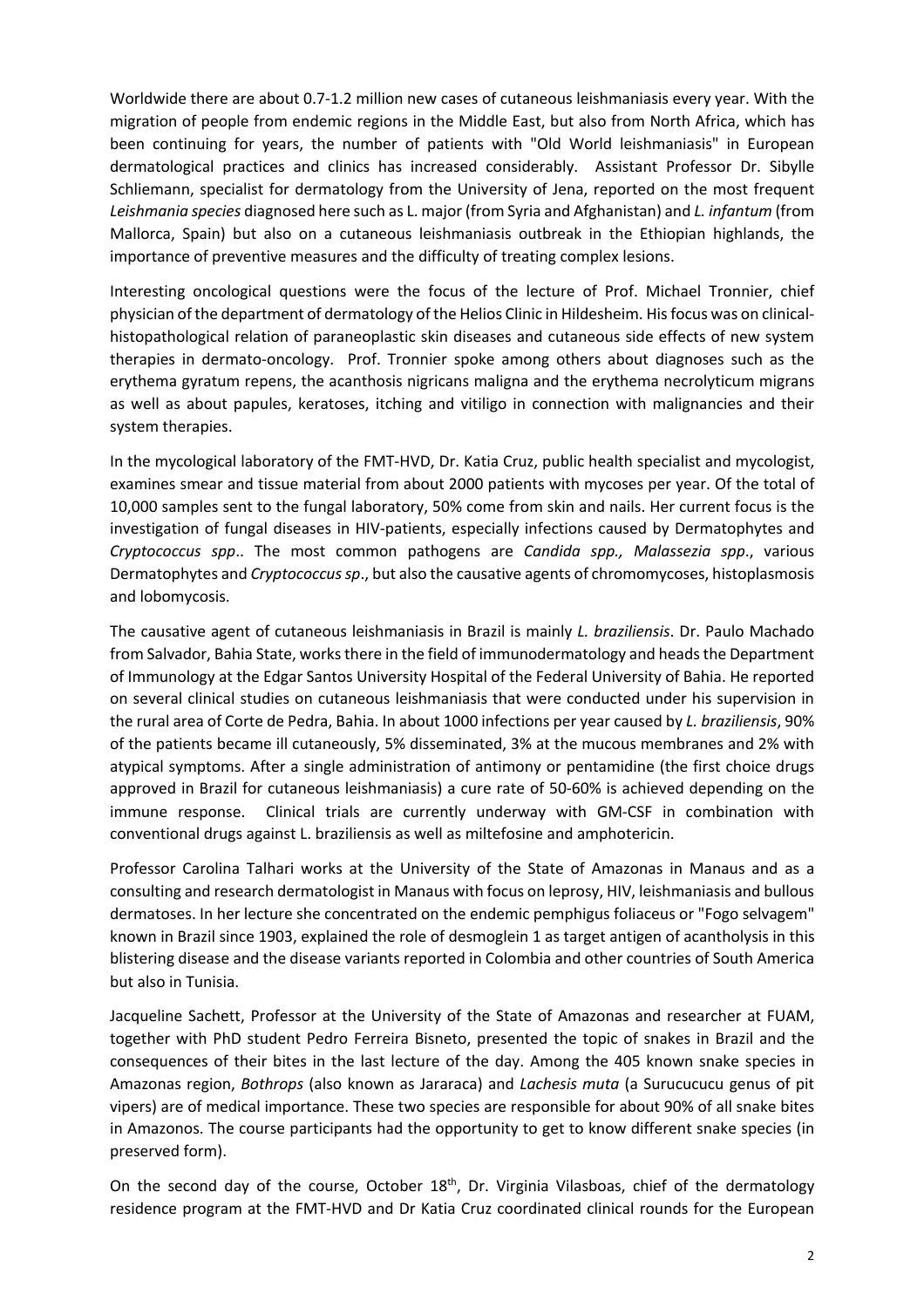participants to visit around 30 patients with various endemic skin diseases at the outpatient clinic and on the wards. The patients who suffered from endemic tropical dermatoses such as leprosy, pemphigus foliaceus (Fogo selvagem), cutaneous leishmaniasis, chromoblastomycoses or lobomycoses were of particular interest. But also for the classical dermatoses and skin tumors many new aspects (climatic influences, diseases on strongly pigmented skin etc.) resulted from the case presentations which could be discussed directly with the accompanying Brazilian colleagues (Fig. 1).

Dr. Katia Cruz led the course participants, who were divided into small groups, through the laboratories (mycology, histopathology) and described the special problems of laboratory diagnostics under tropical conditions (Fig. 2).

In the following scientific session in the lecture hall of the FMT-HVD very interesting clinicalhistopathological case demonstrations of lobomycosis, sporotrichosis, tuberculoid leprosy, atypical mycobacterioses of the skin, disseminated cutaneous leishmaniasis, chromoblastomycosis and pemphigus foliaceus were presented by the colleagues of the dermatology department.

After a joint lunch typical for the Amazonas near the FMT-HVDc, Fabio Francesconi, Professor of Dermatology at the Federal University of Amazonia, started the scientific afternoon program with a comprehensive lecture on "Histoplasmosis in the Amazon Region". About 10% of all AIDS patients in Brazil die of this systemic mycosis (third most frequent cause of death in AIDS). Ten different manifestation patterns of the skin changes complicate the clinical differential diagnosis (molluscum contagiosum-like, acne-like, ecthyma-like ulcerative, plaque-like, follicularly bound, vasculitic, etc.) The diagnosis is usually confirmed by skin biopsies.

The next speaker was Dr. Marcellus Fischer, head of the Clinic for Dermatology at the German Military Hospital (Bundeswehr) in Hamburg and co-founder of the tropical Dermatology consultation at the Bernhard-Nocht Institute for Tropical Medicine in Hamburg. Dr. Fischer was one of the first German dermatologists who came to Manaus 20 years ago to complete a tropical medicine course at the FMT-HVD. Since then he has officially participated in several international missions in Asia and Africa as a dermatologist and a high-ranking officer of the German Federal Armed Forces (Bundeswehr). Dr. Fischer talked about the most important filarioses in tropical medicine such as onchocerciasis and lymphatic filariasis, explained the challenges of drug mass treatment with DEC and albendazole and the difficulties of successfully eliminating these pathogens.

The fact that cutaneous leishmaniasis in the Amazon is quite different from leishmaniasis in the Old World in terms of pathogen species, vectors and clinical picture was excellently presented by Dr. Jorge Guerra, specialist for infectious diseases and head of the Leishmaniasis Consultation in Manaus for more than 30 years. He also addressed the special risk factors for leishmaniasis in the Amazonas, such as environmental changes, deforestation, depletion of natural resources and agricultural activities. About one third of all cases of cutaneous leishmaniasis caused by *L. guyanensis* develop mucosal involvement after many years. Early, professional therapy can prevent this dangerous development. Furthermore, co-infections with HIV, secondary infections, genital lesions and atypical lesions during pregnancy are particular challenges in the treatment of leishmaniasis in the Amazonas.

After a coffee break, we continued with the topic "Kaposi's sarcoma". Professor Helmut Schöfer, coordinator of the course, with over 40 years of clinical experience in infectious skin diseases and sexually transmitted infections at the Department of Dermatology of the University Hospital in Frankfurt am Main, explained the different forms of this HHV-8 associated vascular tumor. Using clinical examples, epidemic, endemic, iatrogenic and Kaposi sarcomas associated with the immune reconstitution inflammatory syndrome were presented. Antiretroviral combination therapy plays a prominent role in HIV-associated Kaposi sarcomas. It reduces the occurrence of tumors in HIV-infected patients by about 90%.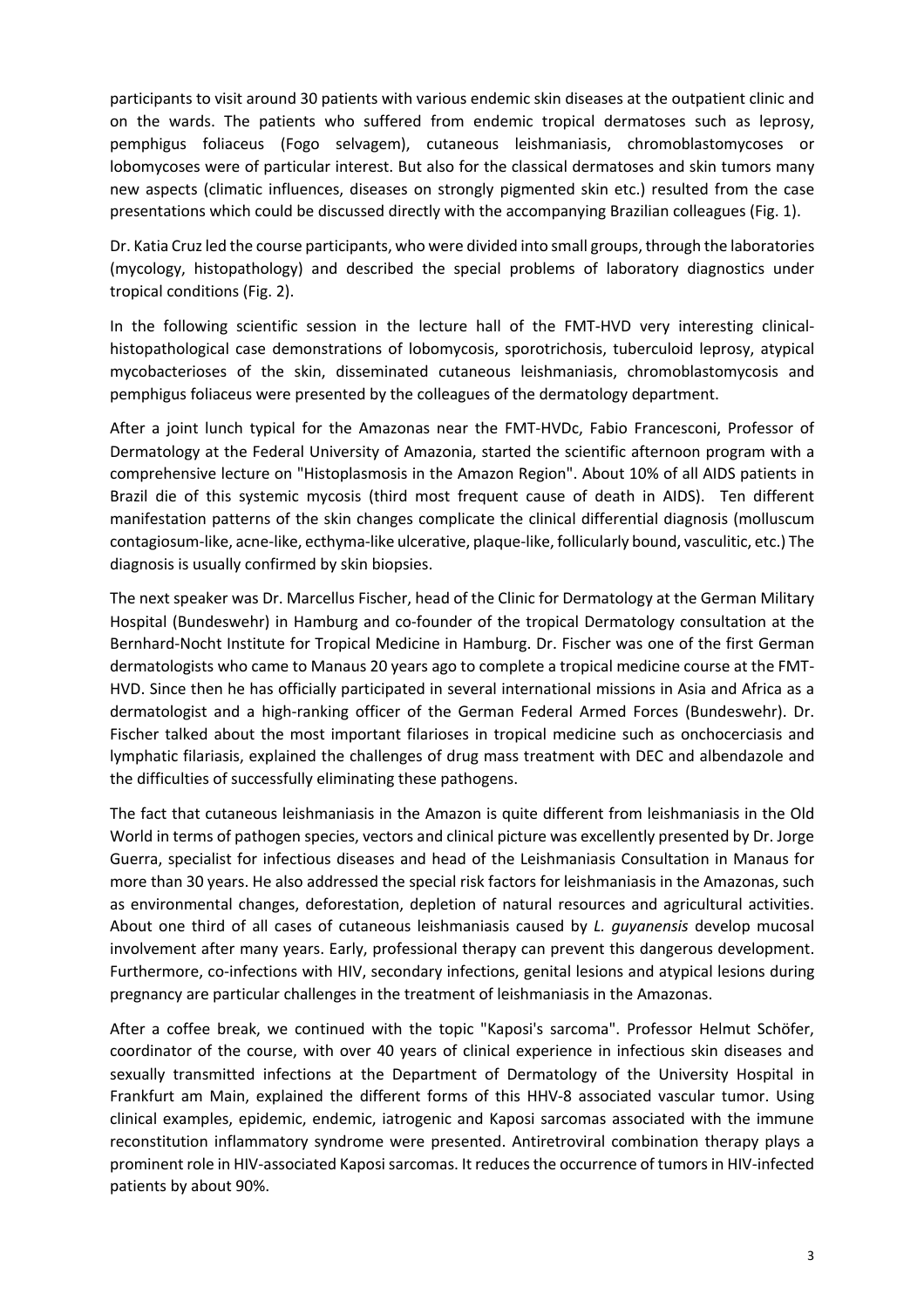Travel medical advice is of great importance for private or professional travel to the tropics. Assistant Professor Dr. Silja Bühler, head of the travel outpatient clinic at the Bernhard-Nocht Institute for Tropical Medicine in Hamburg explained how this is sensibly carried out. As an example, she used her own vaccination book to explain how she had prepared her trip to Manaus. It became clear that a travel medical consultation must include both general and very individual recommendations. Current disease outbreaks and endemic factors of the travel region that promote tropical diseases (e.g. the vectors of pathogens, climate change, etc.) must be taken into account.

One of the most fascinating topics for tropical dermatologists is lobomycosis, which was discovered in the Brazilian Amazon region and is primarily found only in Central and South America. Dr. Alex Panizza, consultant in dermatology at the FMT-HVD, shared his experience with this rare mycosis with us. About 500 cases have been documented in Brazil so far. This tropical skin disease caused by Lacazia loboi occurs in humans and dolphins in the western Amazon river (known as Solimões in Brazil). Early diagnosis can reduce the complications and consequences of treatment of choice (surgical removal of all lesions). For oral treatment, itraconazole or posaconazole are used in combination with clofazimine.

Dr. Bartosz Malisiewicz, consultant at the Department of Dermatology of the university hospital in Frankfurt am Main, presented interesting clinical pictures on the subject of "Pigment disorders in tropical countries". These include various hypo- and depigmentation disorders, e.g. hypochromic lesions in Mycosis fungoides, Post Kala-azar dermal leishmaniasis (PKDL), Progressive Macular Hypomelanosis, Leucoderma syphiliticum, Onchocerciasis and endemic Treponematosis. Dr. Malisiewicz also reported on the use (and misuse) of traditional and toxic bleaches on more pigmented skin and their consequences.

The afternoon's academic session was concluded by Leutenant Dr. Juliano Cezar Silva Mota of the Department of Dermatology at the Military Hospital in São Paulo, Brazil with a brilliant presentation on a case of cutaneous tuberculosis.

Afterwards the participants visited the FMT-HVD snake center. There a whole range of preserved snakes from the Brazilian rainforest were presented up close with their most important characteristics.

During the weekend all participants had the opportunity to visit the tourist attractions of the 2-millioncity of Manaus. During the city tour, the famous opera house (Amazonas Theater) built in 1884 and the historic Adolpho Lisboa market on the banks of the Rio Negro were among the attractions visited. Directly on the outskirts of the city, the Adolpho Duque nature reserve, which covers more than 100 square kilometers, there is a first contact feasibility for the European participants with the tropical rainforest. After a short hike and climbing a 42-meter-high observation tower, one could enjoy a wonderful view of the different levels of the rainforest. More information about fauna and flora was then given in the adjacent Open-Air Amazon Museum (MUSA). The next day the course group went by boat to interesting places in the surroundings of Manaus and to the impressive confluence of the Rio Negro and Rio Solimões: Encontro das Aguas, which together form the Amazon up to its entry.

On the last day of the international course, the agenda included a visit to the FUAM with a focus on leprosy. Over a total of three hours in rotation in seven examination rooms, patients with the various forms and complications of leprosy, but also with chromomycosis and severe Darier's disease, were presented. Dr Monica Souza, consultant of dermatology and head of the department for medical education at the FUAM, had carefully prepared and coordinated this clinical visit. The course participants examined the patients in small groups of 4-5 doctors and were instructed by the colleagues there, among other things, in the sampling techniques of leprosy diagnostics (Bacteria Index).

After a lunch break, Prof. Christoph Bendick, dermatologist with 27 years of professional experience in tropical dermatology in developing countries, reported on his experiences with leprosy in Cambodia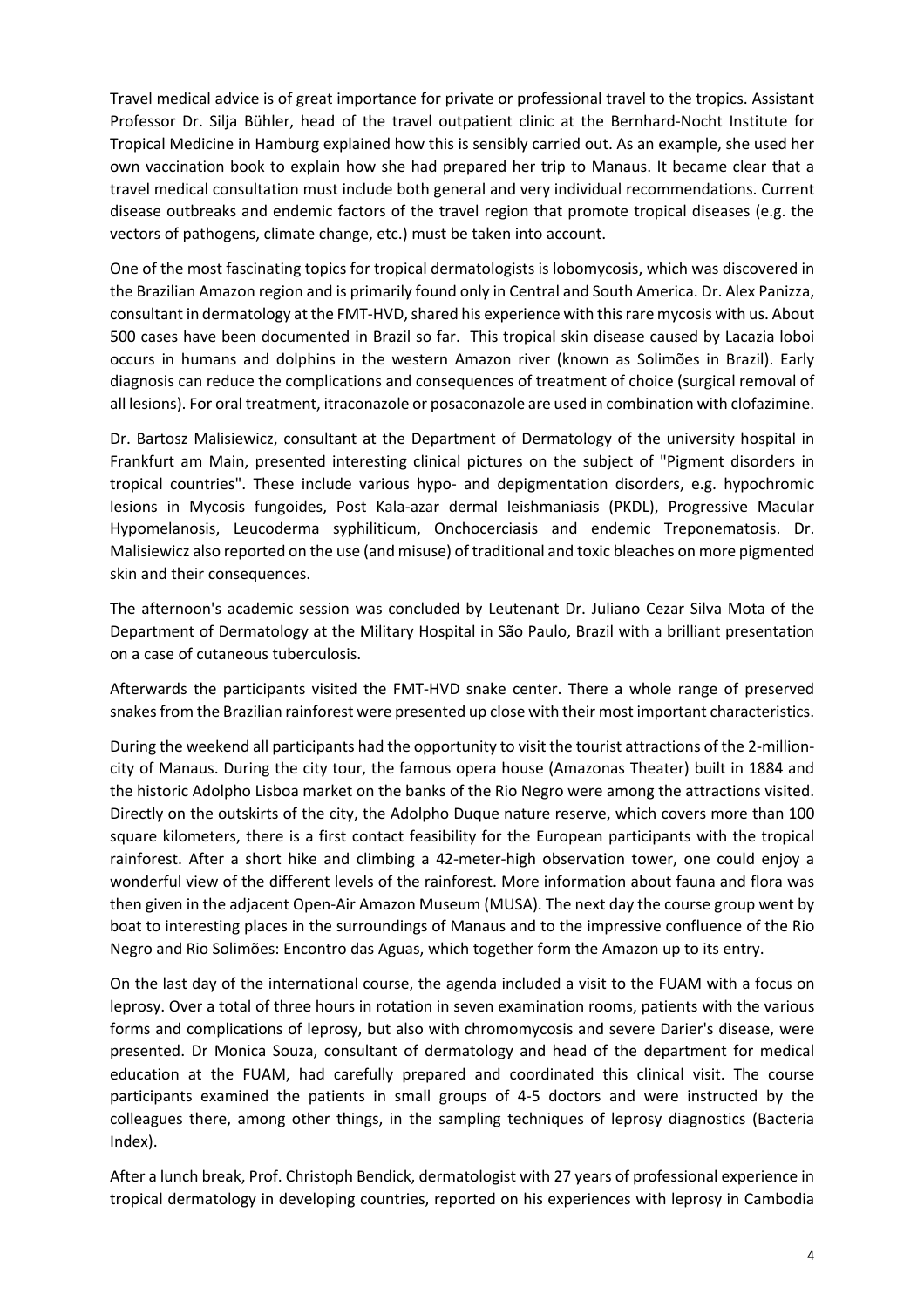("The Faces of Leprosy in South East Asia"). In the social context of this country, he described not only the medical problems but also the challenges of a demanding leprosy program. In 2018 a total of 150 new cases of leprosy was discovered and treated in Cambodia.

Dr. Larissa Goes, consultant of dermatology at the FUAM, presented a case of an atypical type II leprosy reaction with painful lesions that clinically mimicked a Kaposi sarcoma.

A leprosy control program is also in place in Brazil. Both Professors Carolina and Sinesio Talhari presented this project, for which the FUAM is the WHO reference and cooperation center for the Amazonas. Once again, it became clear that, in addition to diagnostics and therapy of leprosy and its skin reactions, questions of identifying contacts, preventive therapies and compliance are of decisive importance.

The international course continued with a presentation by Prof. Sinesio Talhari on the endemic treponematosis (Pinta) caused by the spirochaete *Treponema carateum*. This non-venereal tropical treponematosis was first described in Manaus in 1973. It is transmitted by contact with diseased skin, which remains the only organ affected. After an incubation period of 2-3 weeks, a primary, slowgrowing papule develops. This papule disseminates and the now confluent papules become dark livid. They heal with residual hypopigmentation and atrophy. Penicillin and azithromycin are suitable for therapy.

Similar to Europe, the development of resistance in gonococcal infections in Brazil is an important issue. Dr. Jose Carlos Sardinha, Director of the Department of Venereology at the FUAM and Prof. Sinesio Talhari reported on the current epidemiological STI data from Manaus. In the case of persistent genital ulcers, skin biopsy plays a greater role in Amazonas to rule out infections with *Haemophilus ducreyi* (ulcer molle). Important STI differential diagnoses here are also histoplasmosis and mycobacteriosis of the skin including leprosy. No cases of granuloma inguinale or lymphogranuloma venereum have been reported in Manaus at present.

At the end of the international course, Dr. Claudia Reber, pediatrician with experience in Sierra Leone, India and French Guiana, reported on skin diseases in children in Sierra Leone. In this African country 70% of the population lives in extreme poverty. The shown cases of severe skin reactions like Stevens-Johnson syndrome, massive exanthema, deep skin infections in case of malnutrition (Kwashiokor) and HIV infection lead to often unsolvable problems under conditions of limited medical resources.

On the day after the International Course, the German-speaking participants were offered a 4-hour basic curricular seminar in tropical dermatology to obtain the DDA-Certificate in Tropical Dermatology. Prof. Isaak Effendy, Bielefeld, lectured on "Travel-related Infections", Assistant Professor Dr. Sibylle Schliemann, Jena, on "Non-tropical dermatoses in tropical countries", Dr. Bartosz Malisiewicz, Frankfurt/M, on "Indicator symptoms in tropical dermatology", Dr. Marcellus Fischer, Hamburg on "Safari in Africa: Skin symptoms leading to the diagnosis of infectious diseases", Prof. Helmut Schöfer, Wiesbaden, on "STIs in the tropics", and Dr. Alexander Sumenko, Hamburg on "The role of the mission dermatologist of Bundeswehr in the tropics".

This last part of the  $7<sup>th</sup>$  course in tropical dermatology also ended with a joint lunch of all seminar participants in a typical local restaurant.

Tropical dermatology has shown Brazil from its best side! The course participants had a lot of experiences, valuable collegial encounters and a big bundle of new knowledge in tropical dermatology in their luggage on departure.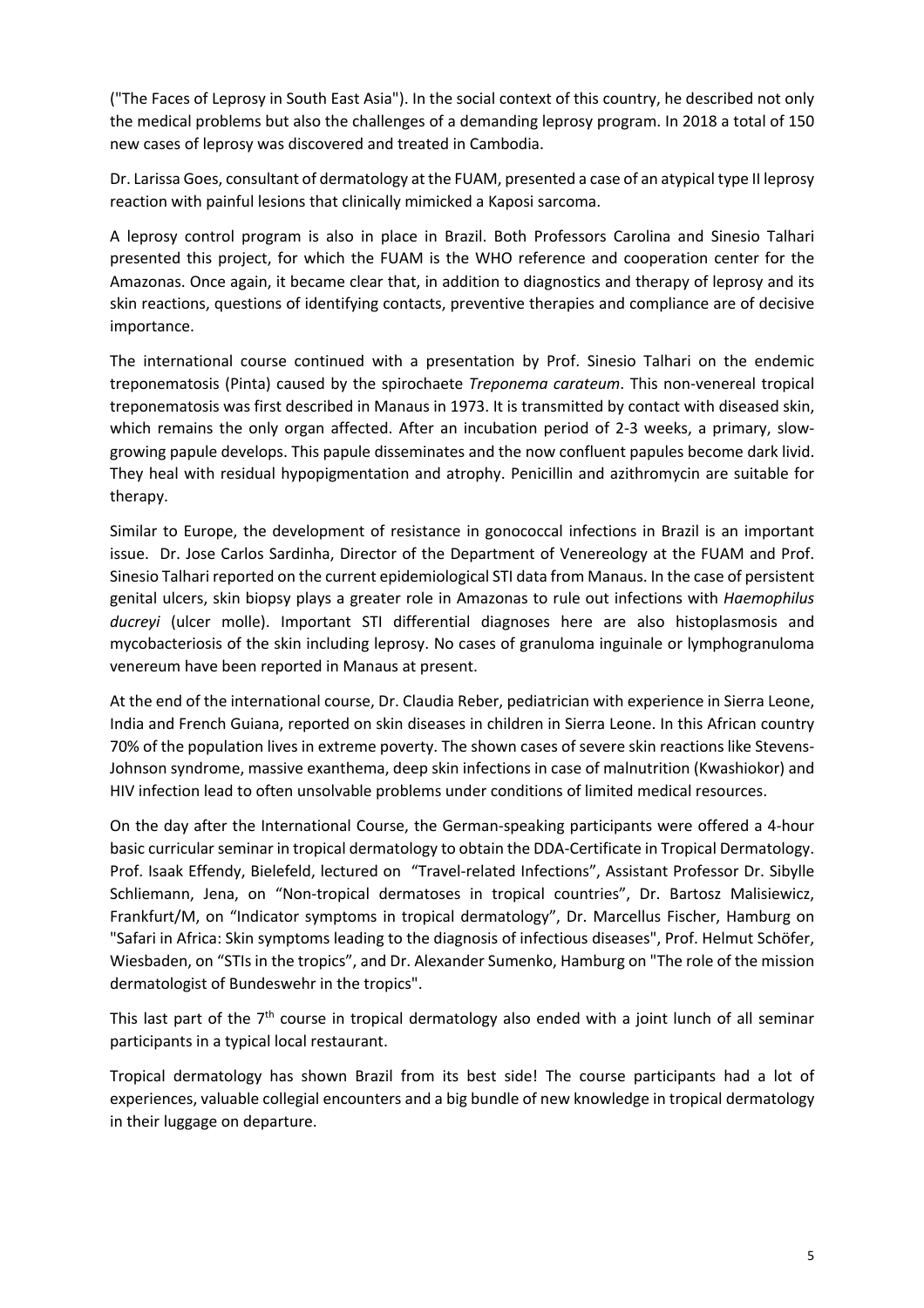

Fig.1: Brazilian and international participants after the exercise units of the second day of the course at the FMT-HVD (7<sup>th</sup> Tropical Dermatology Course of the German Dermatological Society (DDG) and the International Society for Dermatology in the Tropics (ISDT) in Manaus, Brazil, October 2019



Fig.2: Visit to the mycological laboratory of the FMT-HVD (Head: Dr. Katia Cruz)